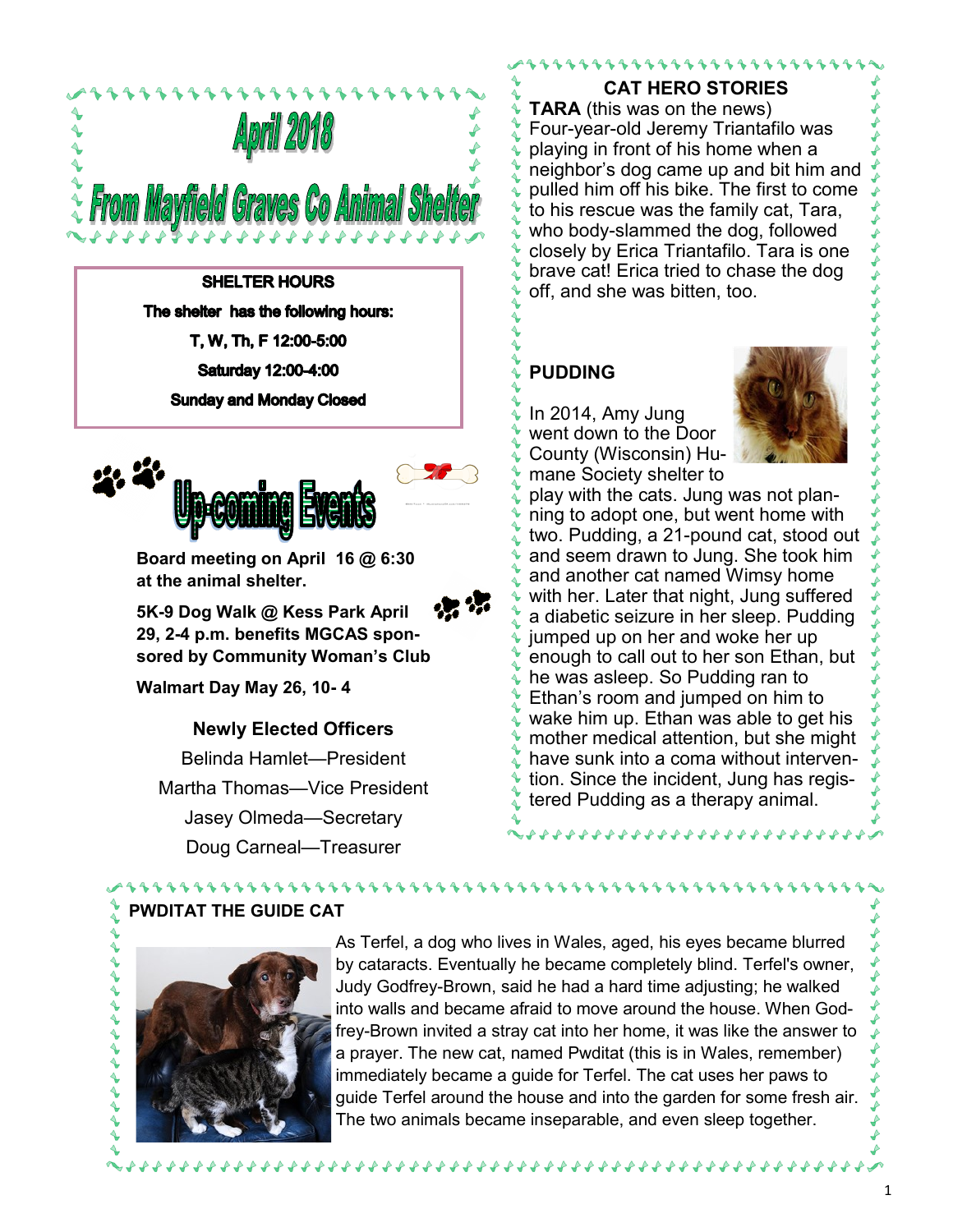# **April's Featured Pets**

#### **Zera**



Meet Zera. She is a Boxer Mix. Zera is in a foster home but if you would like to meet her please call the shelter to make a meet and greet date. The following is additional information about Zera:

 Adult Female Large Black , Brindle Short hair Vaccinations up to date.

#### **Merlin**

Breed: Domestic Longhair / Mix Age: 1y 4m Gender: Male Color: Grey / White Spayed/Neutered: Yes Size: Small Declawed: No Merlin would love to meet you. Soon!





## **INTAKES AND OUTCOMES FOR February 2018 and March 2018**

| <b>Animal Intakes</b>  |                 |                        |       |                           |   |       |
|------------------------|-----------------|------------------------|-------|---------------------------|---|-------|
|                        | Owner Surrender | <b>ACO Seizure</b>     | Stray | Returned to Shelter Other |   | Total |
| February               | 51              | 27                     | 25    | 0                         | 0 | 106   |
| March                  | 71              | 34                     | 31    | 3                         | 1 | 140   |
| <b>Animal Outcomes</b> |                 |                        |       |                           |   |       |
|                        | Adoption        | <b>Return to Owner</b> |       | <b>Animals to Rescues</b> |   |       |
| February               | 23              | 05                     |       | 72                        |   |       |
| March                  | 23              | 16                     |       | 91                        |   |       |
|                        |                 |                        |       |                           |   |       |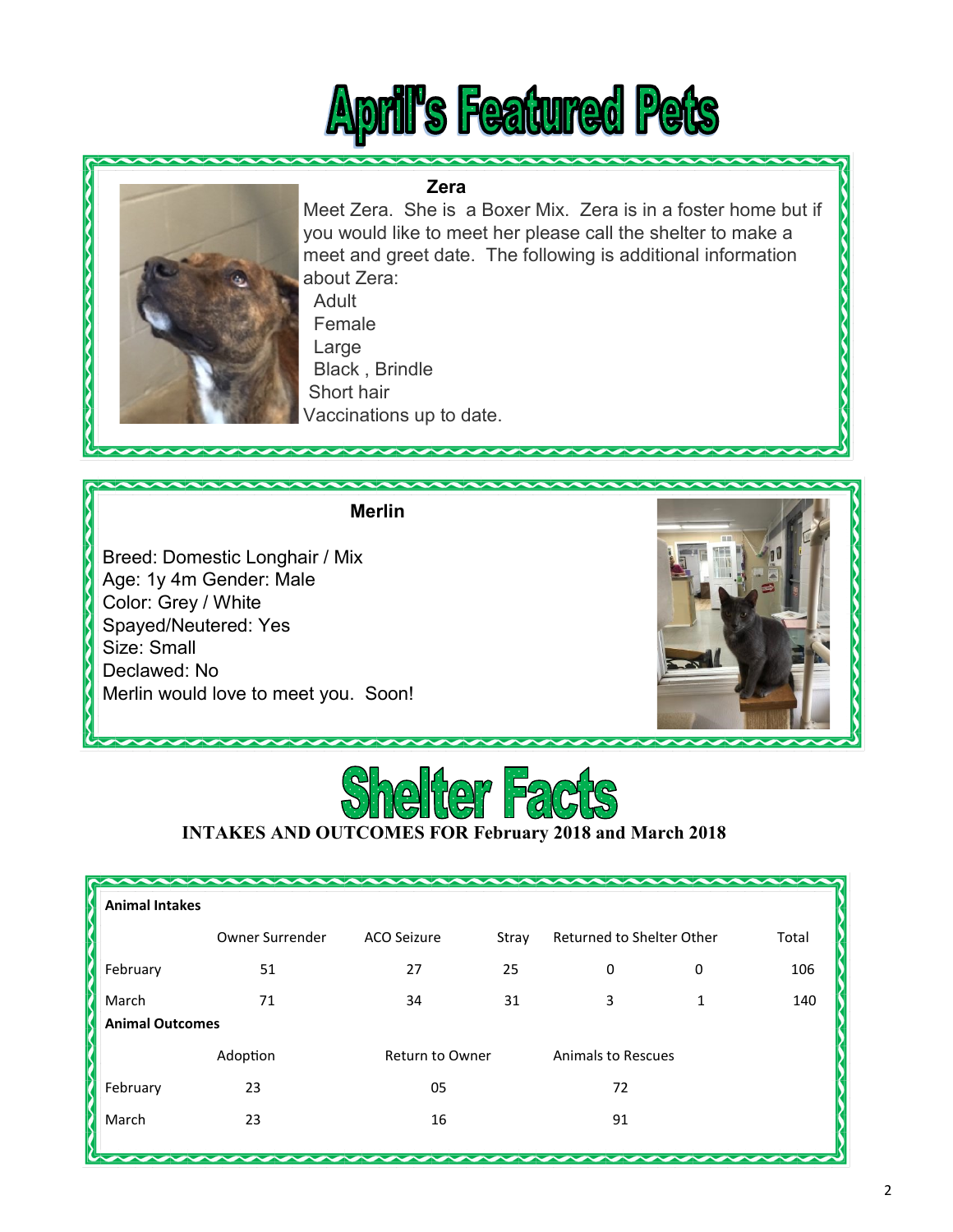

March's intake break-down by jurisdiction and species: City animal intake 20 County animal intake 120 Cats and cats with litters 46 Dogs and dogs with litters 94

**Information is Based on January 1, 2018 to March 31, 2018**

**In March 2018** the shelter has received **140**animals.

**20** city animals and **120** county animals have been received.

In 2017(March) the shelter received **105** animals.

So far **in 2018 209** dogs have gone to various rescues.

You can get your dog or cat microchipped at the shelter for a very reasonable cost.

Give us a call.

*Please don't breed or buy* 

*while shelter dogs die.* 

**PLEASE be a responsible pet owner and SPAY/ NEUTER your pet.**

Issue 77



#### **Scarlett's Story**

In 1996, a fire broke out in a suspected crack house in Brooklyn. A cat later named Scarlett was observed carrying her kittens out of the building one by one. She was severely burned, and blinded by blisters. She touched each kitten with her nose to make sure they were all safe from the fire, then collapsed. Firefighter David Giannelli took the cat and kittens to the North Shore Animal League clinic. The League received 7000 applications to adopt Scar-

lett and her kittens! Three families were selected, and Scarlett made a full recovery, albeit with damaged eyelids and ears. The hero cat was taken by Karen Wellen, who cared for her until her death 11 years later. Scarlett's story was made into a book, Scarlett Saves her Family, and a children's book, The Bravest Cat. The North Shore Animal League created an honor in her name, the Scarlett Award, for animal heroism.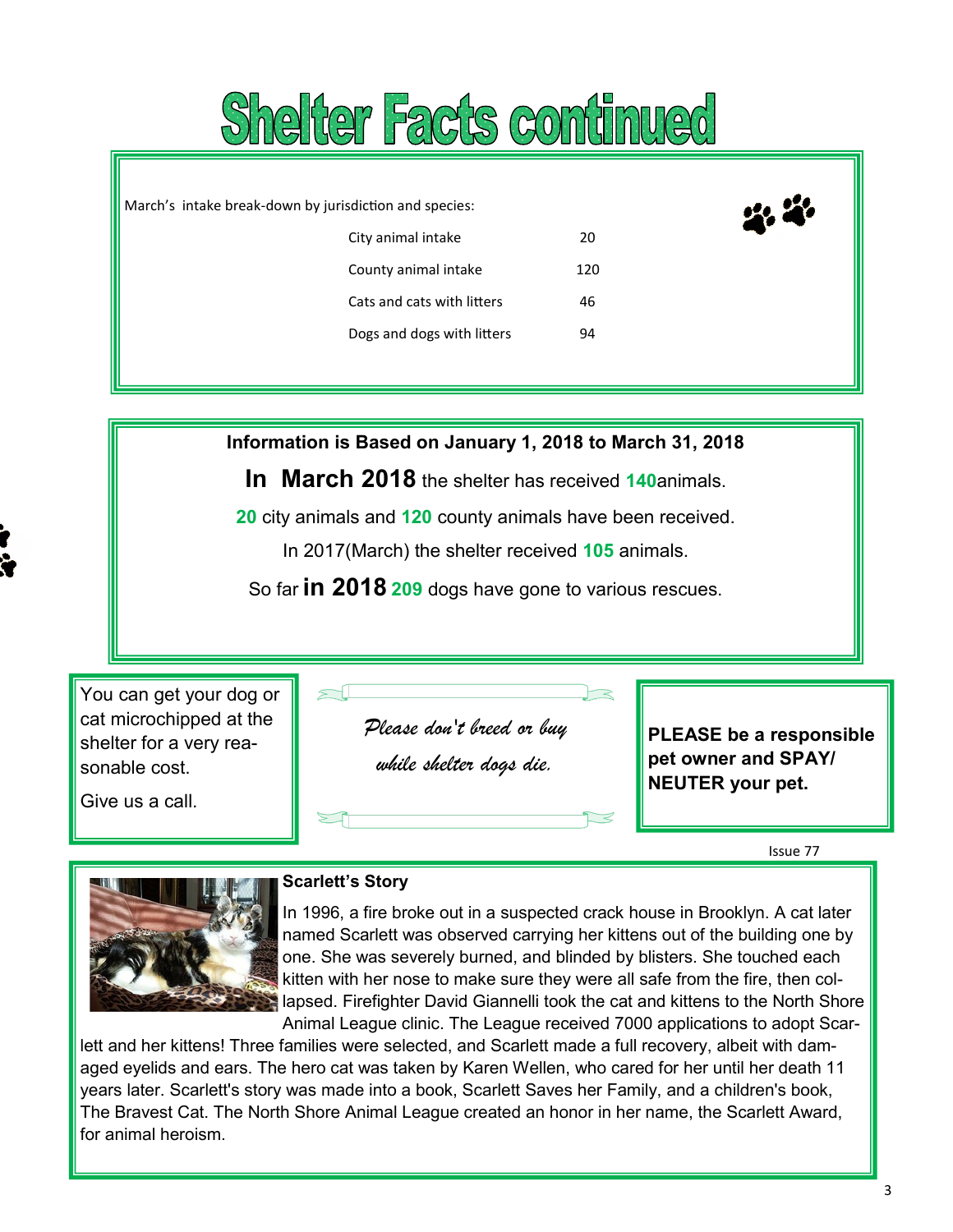## **TOP 10 ANIMAL TOXINS OF 2017**

Reprinted from the ASPA April newsletter.

Every year the ASPCA Animal Poison Control Center (APCC) examines its data and releases the top 10 categories of toxins that affect pets. The 2017 list was based on 199,000 cases of potential poisonings.

## **1. Human prescription medications: 17.5%**

For the second year in a row, human prescription medications is at the top of the list, just barely beating out over-the-counter medications and supplements. While this group contains a wide range of medications, the most common ones people call APCC about are pain medications, antidepressants and heart medications. Ingestion of the medications are typically accidental, but pet owners also unintentionally give pets the wrong medication at times.

## **2. Over-the-counter medications: 17.4%**

And the winner is...SOUTHERN REDS As in 2016, OTC medications made second place. This is a diverse group of medications including items such as vitamins, pain medications (acetaminophen, ibuprofen and naproxen) along with vitamins, herbals, probiotics, antihistamines and cold and flu medications. Like human prescription medications, most exposures are accidental. Making sure pet owners are educated about how to keeping these out of pets reach is crucial.

## **3. Food: 10.9%**

Pets may not be able to safely ingest some of the same foods humans eat. Grapes and raisins, onions and garlic, avocados, macadamia nuts, alcohol, raw yeast bread dough and xylitol can all be dangerous for pets. The popularity of xylitol in items like gum and baked goods has continued to keep this group near the top of the list.

## **4. Veterinary products: 8.9%**

Many pets have health issues that need medications, but many pets don't take medication well, hence the popularity of flavored and chewable medications. Since dogs and cats have a much sharper sense of smell than humans, they will seek out and overindulge in those medications.

## **5. Chocolate: 8.8%**

While chocolate is a food, APCC gets so many calls about the confection that it gets its own spot on the top 10 list. In 2017 we fielded more than 48 calls a day about chocolate! Dogs in particular are chocolate fiends and are very good at finding it. The popularity of chocolate gifts for occasions like Christmas, Valentine's Day and Easter increases the danger.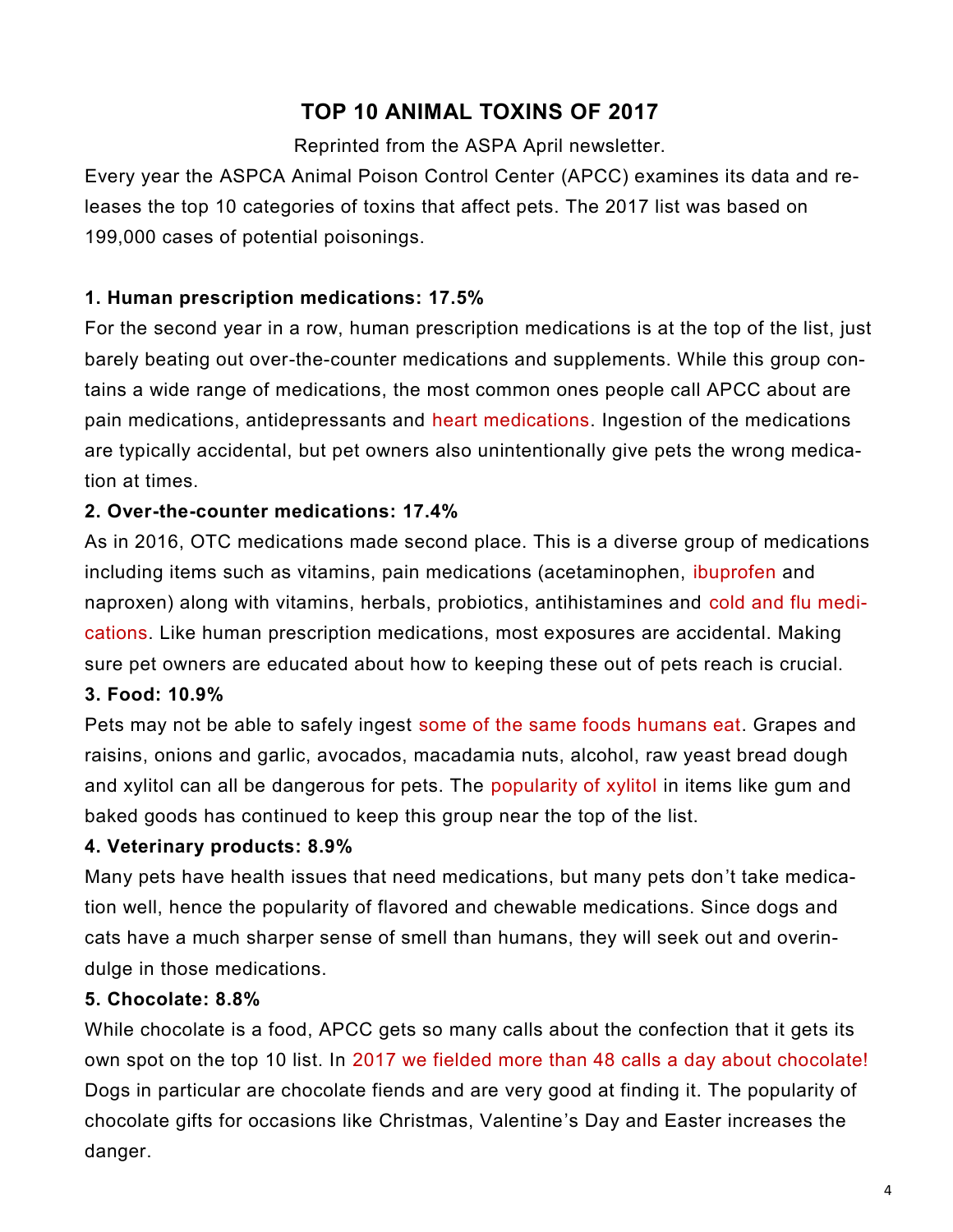## **6. Household items: 8.6%**

Household items—which includes things such as paint, glue, cleaning and laundry products—dropped from No. 5 to No. 6 this year. While not necessarily a tasty group, the proximity of pets and supplies is the common reason for exposure. Laundry pods, which made the news this year, are an up-and-coming danger in this group.

## **7. Insecticides: 6.7%**

While insecticides come in at No. 7 again, the percentage of calls was down from 2016. Insecticides includes items such as ant baits, bug sprays and yard products. Ant baits use attractants like peanut butter which unfortunately attract dogs as well as ants.

#### **8. Rodenticides: 6.3%**

In 2017, APCC saw a slight increase in calls regarding rodenticides from the previous year. These baits are often grain-based and very appealing to pets. While anticoagulant rodenticides are still available, bromethalin, a neurotoxin, is also commonly seen.

## **9. Plants: 5.4%**

Landscaping plants, household plants and bouquets are all potential sources of dangers. Plants like lilies (Lilium sp and Hemerocallis sp.) pose a serious danger for cats while Sago palm and oleander plants continue to be a serious danger for both dogs and cats. The APCC app has lots of helpful information regarding plant exposures as well as other toxins

#### **10. Garden products: 2.6%**

Garden products are another category that many pets find very tasty. Fertilizer, bone meal and compost are all garden products dogs find irresistible. APCC also gets a fair number of calls about herbicides. While not as tasty, use of herbicides in areas that pets frequent is usually the cause of those calls.

#### **Winnie the Wonder Cat**



"Winnie the Wonder Cat" sprang into action when the house filled with carbon monoxide. The mother started meowing and says Winnie started meowing and scratching her to get her to wake up. When she did, she was barely

able to call 911 and delusional when the police arrived.

Winnie's owner said "If it wasn't for Winnie, screaming and hollering and carrying on, we wouldn't be here today."

The family thinks the carbon monoxide came from a broken gas powered sump pump in their basement, and officials said if the cat had waited another 5 minutes, the outcome would have been horrible and most likely a coroner case instead.